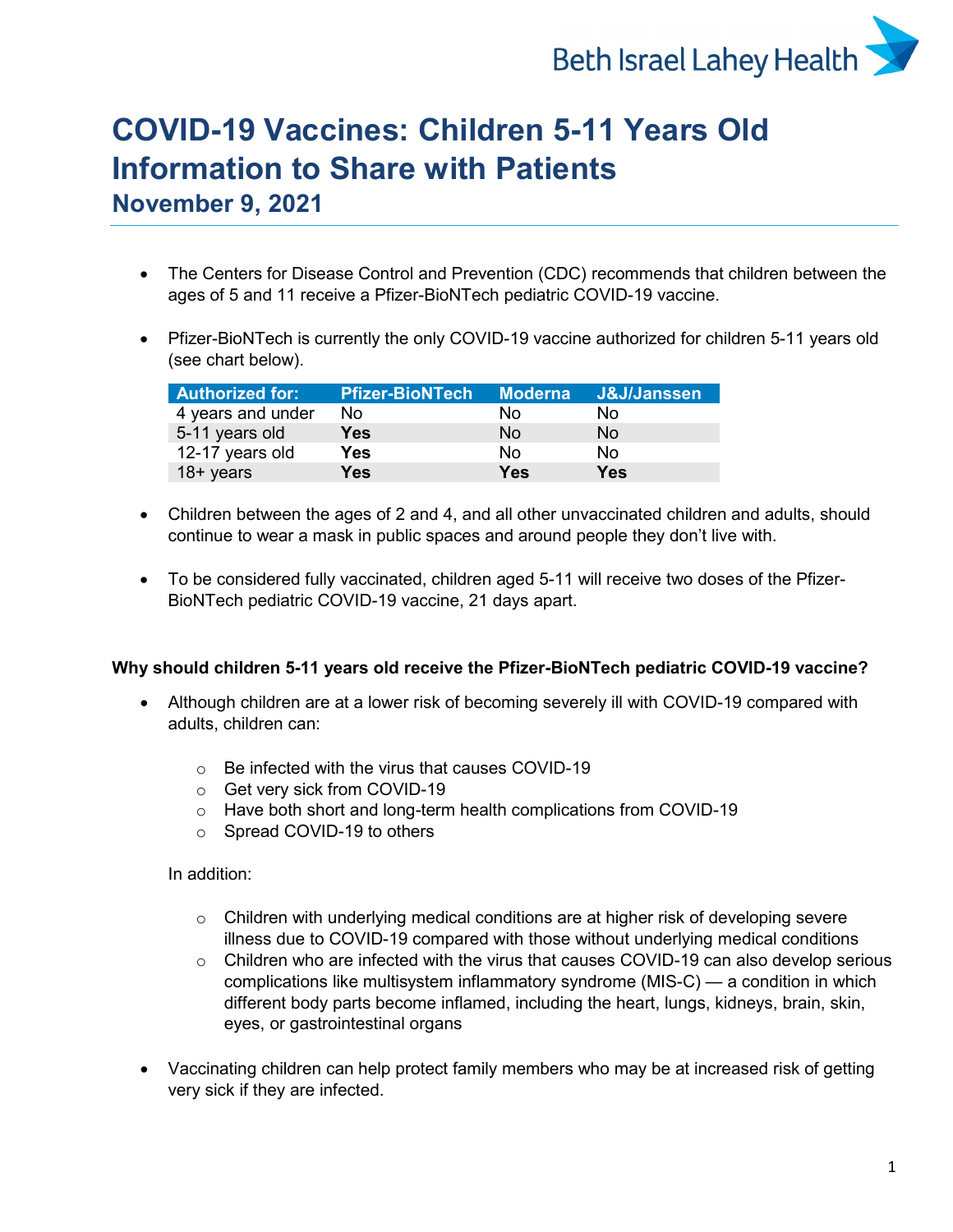

- Vaccination can help children from getting seriously ill even if they do get COVID-19.
- Vaccinating children ages 5 years and older can help keep them in school and help them safely participate in sports and other activities.

#### **Where can children 5-11 years old get a COVID-19 vaccine?**

- Our community clinics are only vaccinating patients ages 12 and older at this time. Please be sure to check the specific age ranges listed for each site. For vaccination information for children ages 5-11, please contact your child's pediatrician's office, your local board of health or see additional resources below.
- Visit<https://vaxfinder.mass.gov/> to view hundreds of vaccination sites, and search for locations offering available appointments.
- Call the Massachusetts COVID-19 Vaccine Resource Line (2-1-1) and follow the prompts. The Resource Line is available in English and Spanish and has translators available in approximately 100 additional languages.
- Patients can also visit [https://www.vaccines.gov/,](https://www.vaccines.gov/) text their ZIP code to 438829 or call (800) 232-0233 to find a vaccination site, including outside of Massachusetts.

### **Is the Pfizer-BioNTech COVID-19 vaccine safe for children 5-11 years old?**

Before recommending COVID-19 vaccination for children, scientists conducted clinical trials. The FDA gave the Pfizer-BioNTech COVID-19 emergency authorization to use in children ages 5-15 years old and full approval to use in people ages 16 years and older. We are confident in the quality, safety, and reliability of the U.S. Food and Drug Administration's (FDA) Emergency Use Authorizations.

Beth Israel Lahey Health's team has closely examined the FDA's process for COVID-19 vaccine trials and are satisfied that they make decisions that are guided by strong scientific data. Like most vaccines, the COVID-19 vaccine has some reactions, but the chance of having a bad reaction is far lower than the chance of getting COVID-19.

### **How is the Pfizer-BioNTech vaccine different for children 5-11 years old?**

The Pfizer-BioNTech vaccine for children ages 5-11 years has the same active ingredients as the vaccine given to adults and adolescents. However, children ages 5-11 years cannot get the Pfizer-BioNTech COVID-19 vaccine given to adults and adolescents.

Children ages 5-11 years receive an age-appropriate dose that is one-third of the adult dose of Pfizer-BioNTech COVID-19 vaccine. Smaller needles, designed specifically for children, are also used for children ages 5-11 years.

Unlike many medications, COVID-19 vaccine dosage does not vary by patient weight but by age on the day of vaccination.